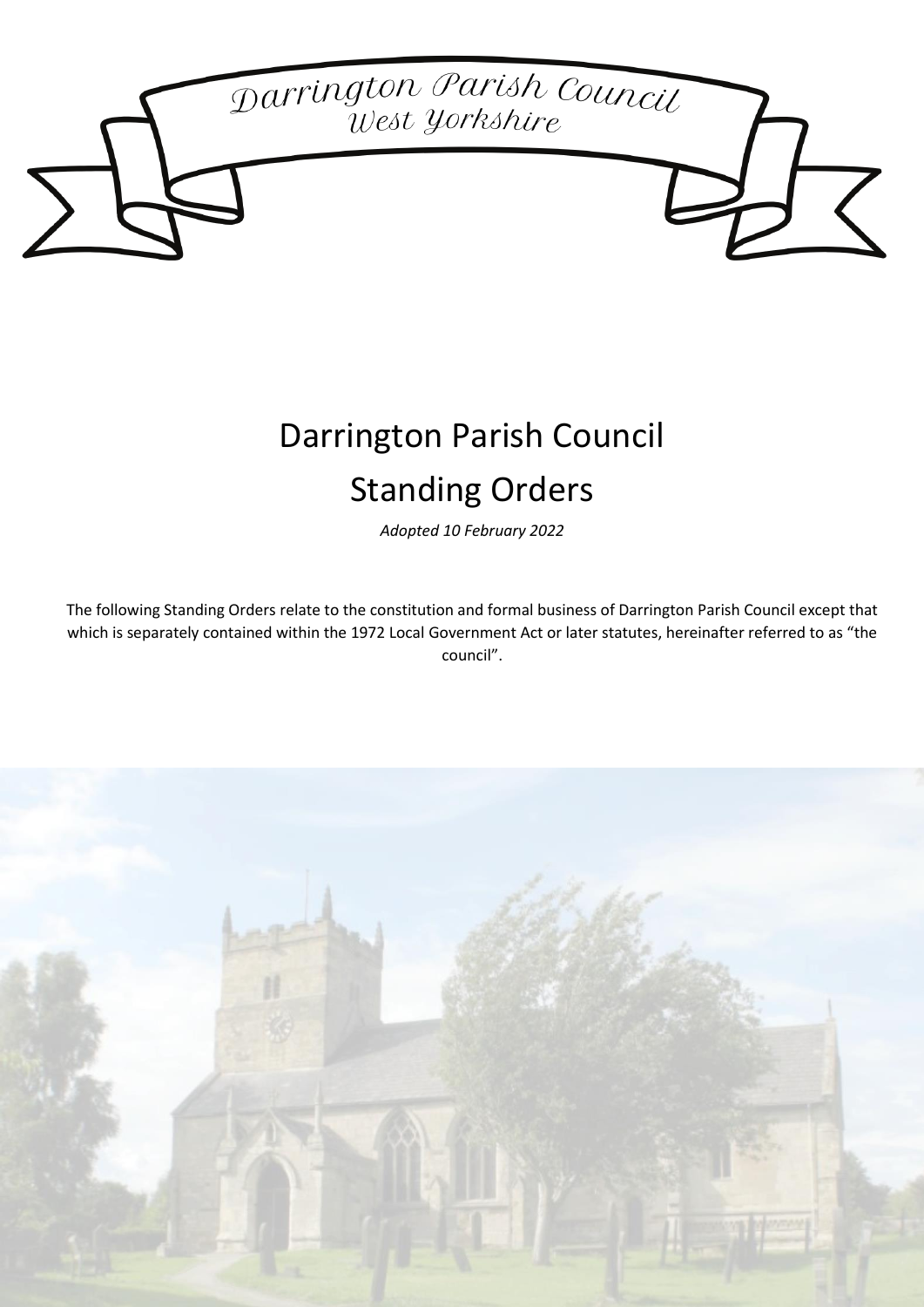# **Contents**

| 1.  |                                                                                        |  |
|-----|----------------------------------------------------------------------------------------|--|
| 2.  |                                                                                        |  |
| 3.  |                                                                                        |  |
| 4.  |                                                                                        |  |
| 5.  |                                                                                        |  |
| 6.  |                                                                                        |  |
| 7.  |                                                                                        |  |
| 8.  |                                                                                        |  |
| 9.  | Motions for a meeting that require written notice to be given to the proper officer 10 |  |
| 10. |                                                                                        |  |
| 11. |                                                                                        |  |
| 12. |                                                                                        |  |
| 13. |                                                                                        |  |
| 14. |                                                                                        |  |
| 15. |                                                                                        |  |
| 16. |                                                                                        |  |
| 17. |                                                                                        |  |
| 18. |                                                                                        |  |
| 19. |                                                                                        |  |
| 20. |                                                                                        |  |
| 21. |                                                                                        |  |
| 22. |                                                                                        |  |
| 23. |                                                                                        |  |
| 24. |                                                                                        |  |
| 25. |                                                                                        |  |
| 26. |                                                                                        |  |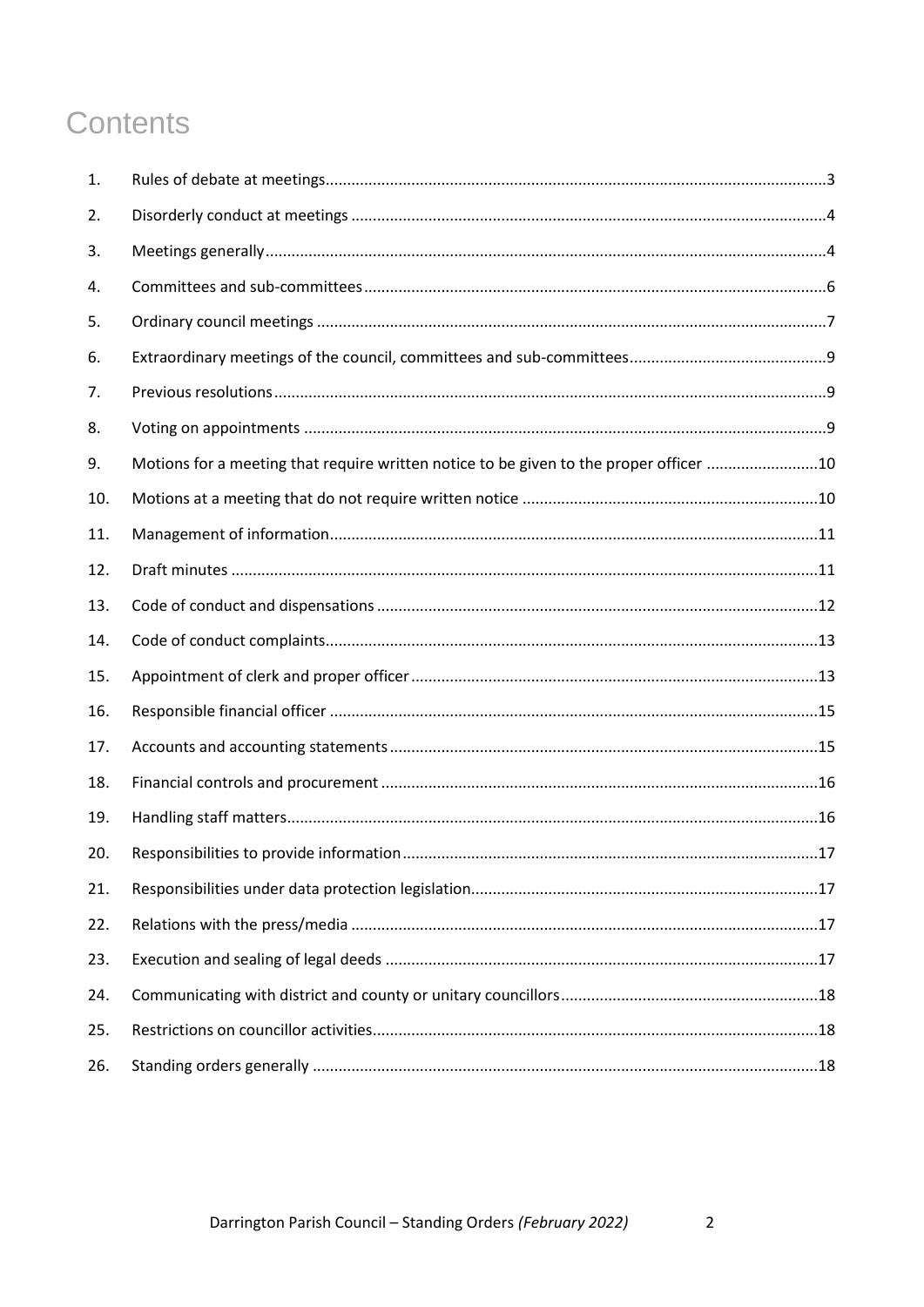## 1. Rules of debate at meetings

- a. Motions on the agenda shall be considered in the order that they appear unless the order is changed at the discretion of the chairman of the meeting.
- b. A motion (including an amendment) shall not be progressed unless it has been moved and seconded.
- c. A motion on the agenda that is not moved by its proposer may be treated by the chairman of the meeting as withdrawn.
- d. If a motion (including an amendment) has been seconded, it may be withdrawn by the proposer only with the consent of the seconder and the meeting.
- e. An amendment is a proposal to remove or add words to a motion. It shall not negate the motion.
- f. If an amendment to the original motion is carried, the original motion (as amended) becomes the substantive motion upon which further amendment(s) may be moved.
- g. An amendment shall not be considered unless early verbal notice of it is given at the meeting and, if requested by the chairman of the meeting, is expressed in writing to the chairman.
- h. A councillor may move an amendment to his own motion if agreed by the meeting. If a motion has already been seconded, the amendment shall be with the consent of the seconder and the meeting.
- i. If there is more than one amendment to an original or substantive motion, the amendments shall be moved in the order directed by the chairman of the meeting.
- j. Subject to standing order 1(k), only one amendment shall be moved and debated at a time, the order of which shall be directed by the chairman of the meeting.
- k. One or more amendments may be discussed together if the chairman of the meeting considers this expedient, but each amendment shall be voted upon separately.
- l. A councillor may not move more than one amendment to an original or substantive motion.
- m. The mover of an amendment has no right of reply at the end of debate on it.
- n. Where a series of amendments to an original motion are carried, the mover of the original motion shall have a right of reply either at the end of debate on the first amendment or at the very end of debate on the final substantive motion immediately before it is put to the vote.
- o. Unless permitted by the chairman of the meeting, a councillor may speak once in the debate on a motion except:
	- i. to speak on an amendment moved by another councillor;
	- ii. to move or speak on another amendment if the motion has been amended since he last spoke;
	- iii. to make a point of order;
	- iv. to give a personal explanation; or
	- v. to exercise a right of reply.
- p. During the debate on a motion, a councillor may interrupt only on a point of order or a personal explanation and the councillor who was interrupted shall stop speaking. A councillor raising a point of order shall identify the standing order which he considers has been breached or specify the other irregularity in the proceedings of the meeting he is concerned by.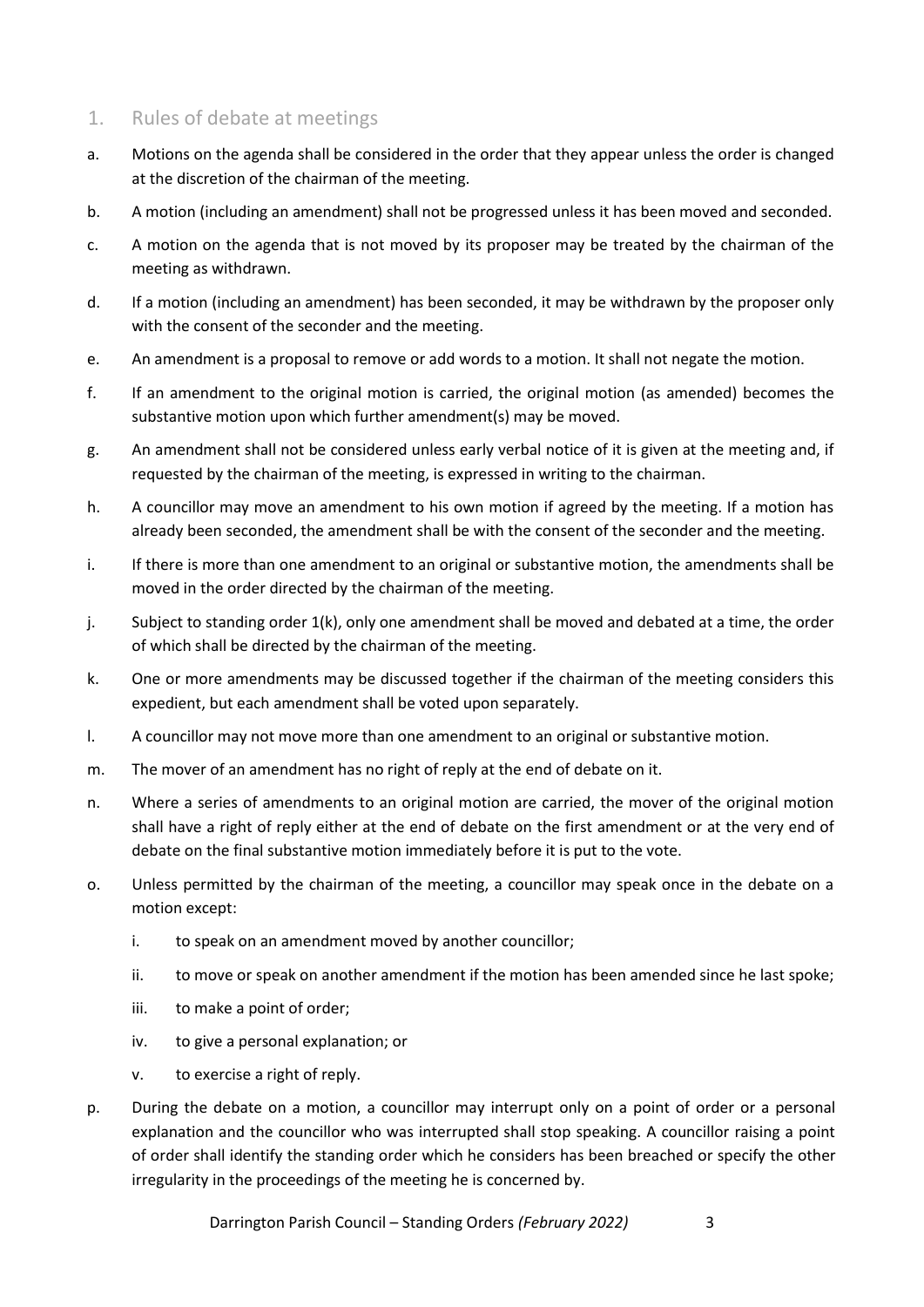- q. A point of order shall be decided by the chairman of the meeting and his decision shall be final.
- r. When a motion is under debate, no other motion shall be moved except:
	- i. to amend the motion;
	- ii. to proceed to the next business;
	- iii. to adjourn the debate;
	- iv. to put the motion to a vote;
	- v. to ask a person to be no longer heard or to leave the meeting;
	- vi. to refer a motion to a committee or sub-committee for consideration;
	- vii. to exclude the public and press;
	- viii. to adjourn the meeting; or
	- ix. to suspend particular standing order(s) excepting those which reflect mandatory statutory or legal requirements.
- s. Before an original or substantive motion is put to the vote, the chairman of the meeting shall be satisfied that the motion has been sufficiently debated and that the mover of the motion under debate has exercised or waived his right of reply.
- t. Excluding motions moved under standing order 1(r), the contributions or speeches by a councillor shall relate only to the motion under discussion and shall not exceed three minutes without the consent of the chairman of the meeting.
- 2. Disorderly conduct at meetings
- a. No person shall obstruct the transaction of business at a meeting or behave offensively or improperly. If this standing order is ignored, the chairman of the meeting shall request such person(s) to moderate or improve their conduct.
- b. If person(s) disregard the request of the chairman of the meeting to moderate or improve their conduct, any councillor or the chairman of the meeting may move that the person be no longer heard or be excluded from the meeting. The motion, if seconded, shall be put to the vote without discussion.
- c. If a resolution made under standing order 2(b) is ignored, the chairman of the meeting may take further reasonable steps to restore order or to progress the meeting. This may include temporarily suspending or closing the meeting.
- 3. Meetings generally

| Full council meetings  | ● |
|------------------------|---|
| Committee meetings     |   |
| Sub-committee meetings |   |

a. Meetings shall not take place in premises which at the time of the meeting are used for the supply of alcohol, unless no other premises are available free of charge or at a reasonable cost. ●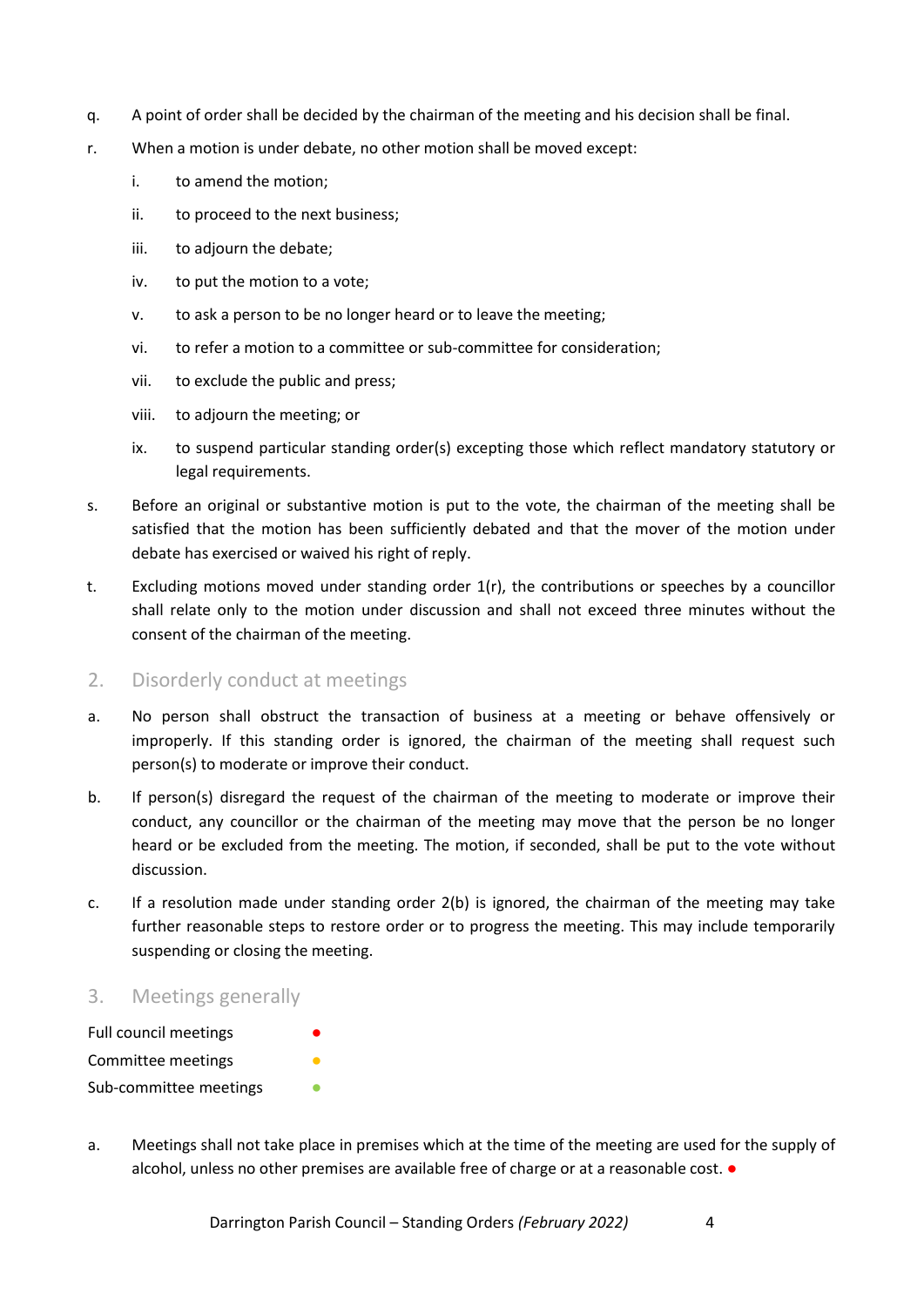- b. The minimum three clear days for notice of a meeting does not include the day on which notice was issued, the day of the meeting, a Sunday, a day of the Christmas break, a day of the Easter break or of a bank holiday or a day appointed for public thanksgiving or mourning. ●
- c. The minimum three clear days' public notice for a meeting does not include the day on which the notice was issued or the day of the meeting unless the meeting is convened at shorter notice.  $\bullet$
- d. Meetings shall be open to the public unless their presence is prejudicial to the public interest by reason of the confidential nature of the business to be transacted or for other special reasons. The public's exclusion from part or all of a meeting shall be by a resolution which shall give reasons for the public's exclusion. ● ●
- e. Members of the public may make representations, answer questions and give evidence at a meeting which they are entitled to attend in respect of the business on the agenda.
- f. The period of time designated for public participation at a meeting in accordance with standing order 3(e) shall not exceed twenty minutes unless directed by the chairman of the meeting.
- g. Subject to standing order 3(f), a member of the public shall not speak for more than three minutes without the consent of the chairman of the meeting.
- h. In accordance with standing order 3(e), a question shall not require a response at the meeting nor start a debate on the question. The chairman of the meeting may direct that a written or oral response be given.
- i. A person shall raise his hand when requesting to speak and stand when speaking (except when a person has a disability or is likely to suffer discomfort). The chairman of the meeting may at any time permit a person to be seated when speaking.
- j. A person who speaks at a meeting shall direct his comments to the chairman of the meeting.
- k. Only one person is permitted to speak at a time. If more than one person wants to speak, the chairman of the meeting shall direct the order of speaking.
- l. Subject to standing order 3(m), a person who attends a meeting is permitted to report on the meeting whilst the meeting is open to the public. To "report" means to film, photograph, make an audio recording of meeting proceedings, use any other means for enabling persons not present to see or hear the meeting as it takes place or later or to report or to provide oral or written commentary about the meeting so that the report or commentary is available as the meeting takes place or later to persons not present.  $\bullet$   $\bullet$
- m. A person present at a meeting may not provide an oral report or oral commentary about a meeting as it takes place without permission.  $\bullet \bullet$
- n. The press shall be provided with reasonable facilities for the taking of their report of all or part of a meeting at which they are entitled to be present.  $\bullet \bullet$
- o. Subject to standing orders which indicate otherwise, anything authorised or required to be done by, to or before the chairman of the council may in his absence be done by, to or before the Vicechairman of the council. ●
- p. The chairman of the council, if present, shall preside at a meeting. If the chairman is absent from a meeting, the Vice-chairman of the council if present, shall preside. If both the chairman and the Vice-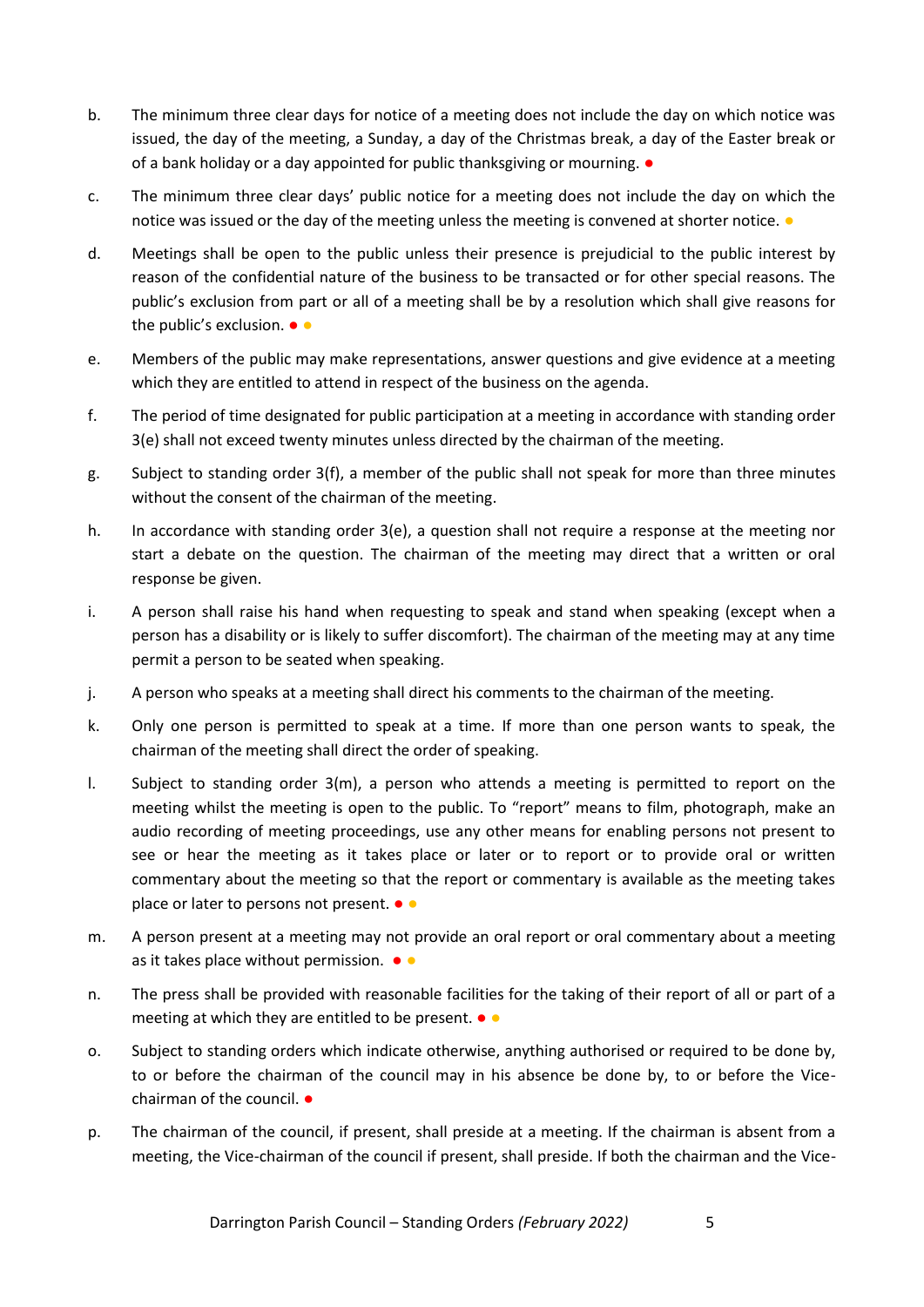chairman are absent from a meeting, a councillor as chosen by the councillors present at the meeting shall preside at the meeting.  $\bullet$ 

- q. Subject to a meeting being quorate, all questions at a meeting shall be decided by a majority of the councillors and non-councillors with voting rights present and voting. ● ● ●
- r. The chairman of a meeting may give an original vote on any matter put to the vote, and in the case of an equality of votes may exercise his casting vote whether or not he gave an original vote.  $\bullet \bullet \bullet$

*See standing orders 5(h) and (i) for the different rules that apply in the election of the chairman of the council at the annual meeting of the council.*

- s. Unless standing orders provide otherwise, voting on a question shall be by a show of hands. At the request of a councillor, the voting on any question shall be recorded so as to show whether each councillor present and voting gave his vote for or against that question. Such a request shall be made before moving on to the next item of business on the agenda.  $\bullet$
- t. The minutes of a meeting shall include an accurate record of the following:
	- i. the time and place of the meeting;
	- ii. the names of councillors who are present and the names of councillors who are absent;
	- iii. interests that have been declared by councillors and non-councillors with voting rights;
	- iv. the grant of dispensations (if any) to councillors and non-councillors with voting rights;
	- v. whether a councillor or non-councillor with voting rights left the meeting when matters that they held interests in were being considered;
	- vi. if there was a public participation session; and
	- vii. the resolutions made.
- u. All minutes of the council shall be filed and kept by the responsible financial officer.  $\bullet \bullet \bullet$
- v. A councillor or a non-councillor with voting rights who has a disclosable pecuniary interest or another interest as set out in the council's code of conduct in a matter being considered at a meeting is subject to statutory limitations or restrictions under the code on his right to participate and vote on that matter.
- w. No business may be transacted at a meeting unless at least one-third of the whole number of members of the council are present and in no case shall the quorum of a meeting be less than three. ●

*See standing order 4d(viii) for the quorum of a committee or sub-committee meeting.*

- x. If a meeting is or becomes inquorate no business shall be transacted and the meeting shall be closed. The business on the agenda for the meeting shall be adjourned to another meeting.  $\bullet \bullet \bullet$
- y. A meeting shall not exceed a period of two hours without the consent of the chairman of the meeting.
- 4. Committees and sub-committees
- a. Unless the council determines otherwise, a committee may appoint a sub-committee whose terms of reference and members shall be determined by the committee.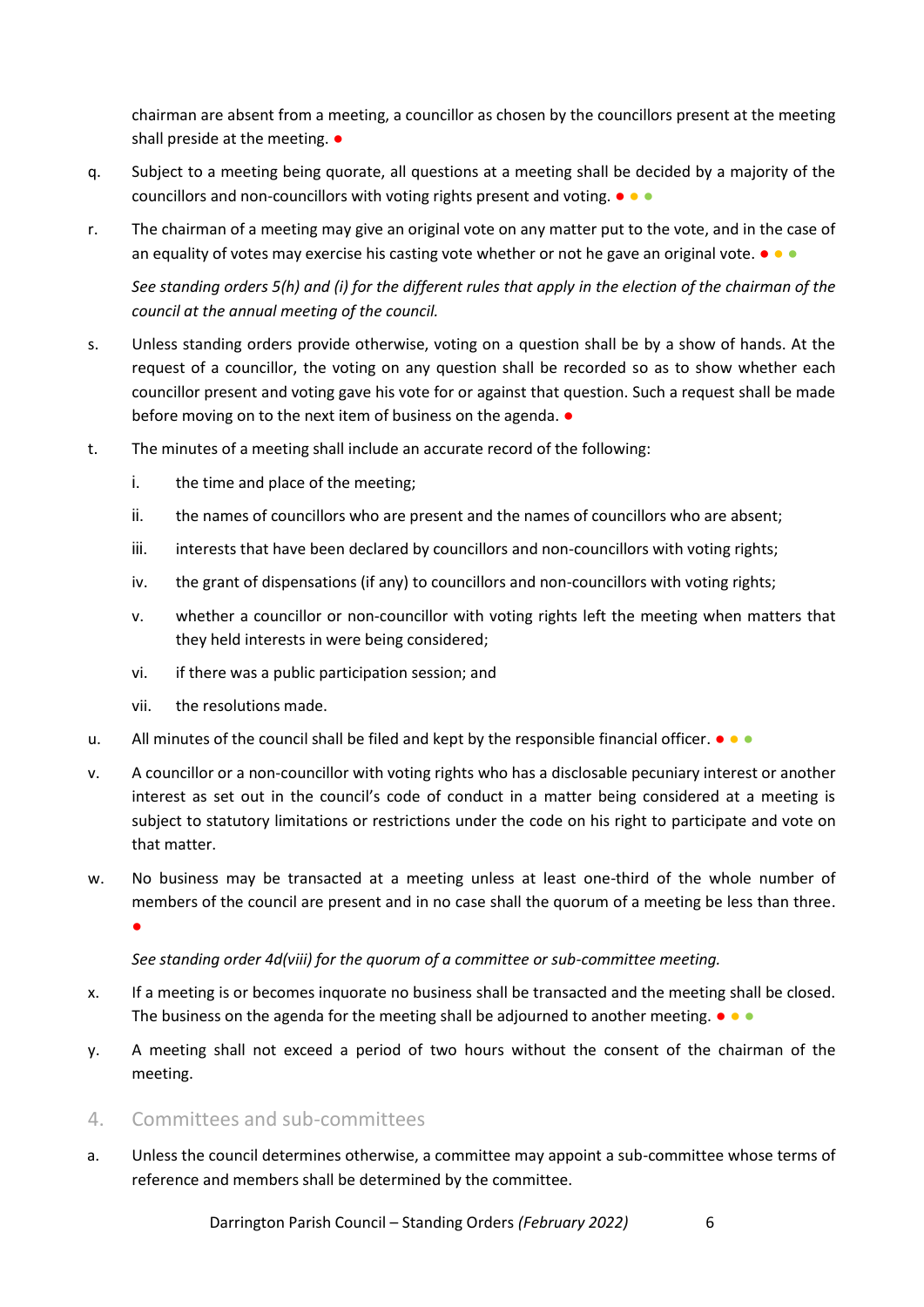- b. The members of a committee may include non-councillors unless it is a committee which regulates and controls the finances of the council.
- c. Unless the council determines otherwise, all the members of an advisory committee and a subcommittee of the advisory committee may be non-councillors.
- d. The council may appoint standing committees or other committees as may be necessary, and:
	- i. shall determine their terms of reference;
	- ii. shall determine the number and time of the ordinary meetings of a standing committee up until the date of the next annual meeting of the council;
	- iii. shall permit a committee, other than in respect of the ordinary meetings of a committee, to determine the number and time of its meetings;
	- iv. shall, subject to standing orders 4(b) and (c), appoint and determine the terms of office of members of such a committee;
	- v. may, subject to standing orders 4(b) and (c), appoint and determine the terms of office of the substitute members to a committee whose role is to replace the ordinary members at a meeting of a committee if the ordinary members of the committee confirm to the proper officer 3 days before the meeting that they are unable to attend;
	- vi. shall, after it has appointed the members of a standing committee, appoint the chairman of the standing committee;
	- vii. shall permit a committee other than a standing committee, to appoint its own chairman at the first meeting of the committee;
	- viii. shall determine the place, notice requirements and quorum for a meeting of a committee and a sub-committee which, in both cases, shall be no less than three;
	- ix. shall determine if the public may participate at a meeting of a committee;
	- x. shall determine if the public and press are permitted to attend the meetings of a subcommittee and also the advance public notice requirements, if any, required for the meetings of a sub-committee;
	- xi. shall determine if the public may participate at a meeting of a sub-committee that they are permitted to attend; and
	- xii. may dissolve a committee or a sub-committee.
- 5. Ordinary council meetings
- a. In an election year, the annual meeting of the council shall be held on or within fourteen days following the day on which the councillors elected take office.
- b. In a year which is not an election year, the annual meeting of the council shall be held on such day in May as the council decides.
- c. The annual meeting of the council shall take place at 7pm.
- d. In addition to the annual meeting of the council, at least three other ordinary meetings shall be held in each year on such dates and times as the council decides.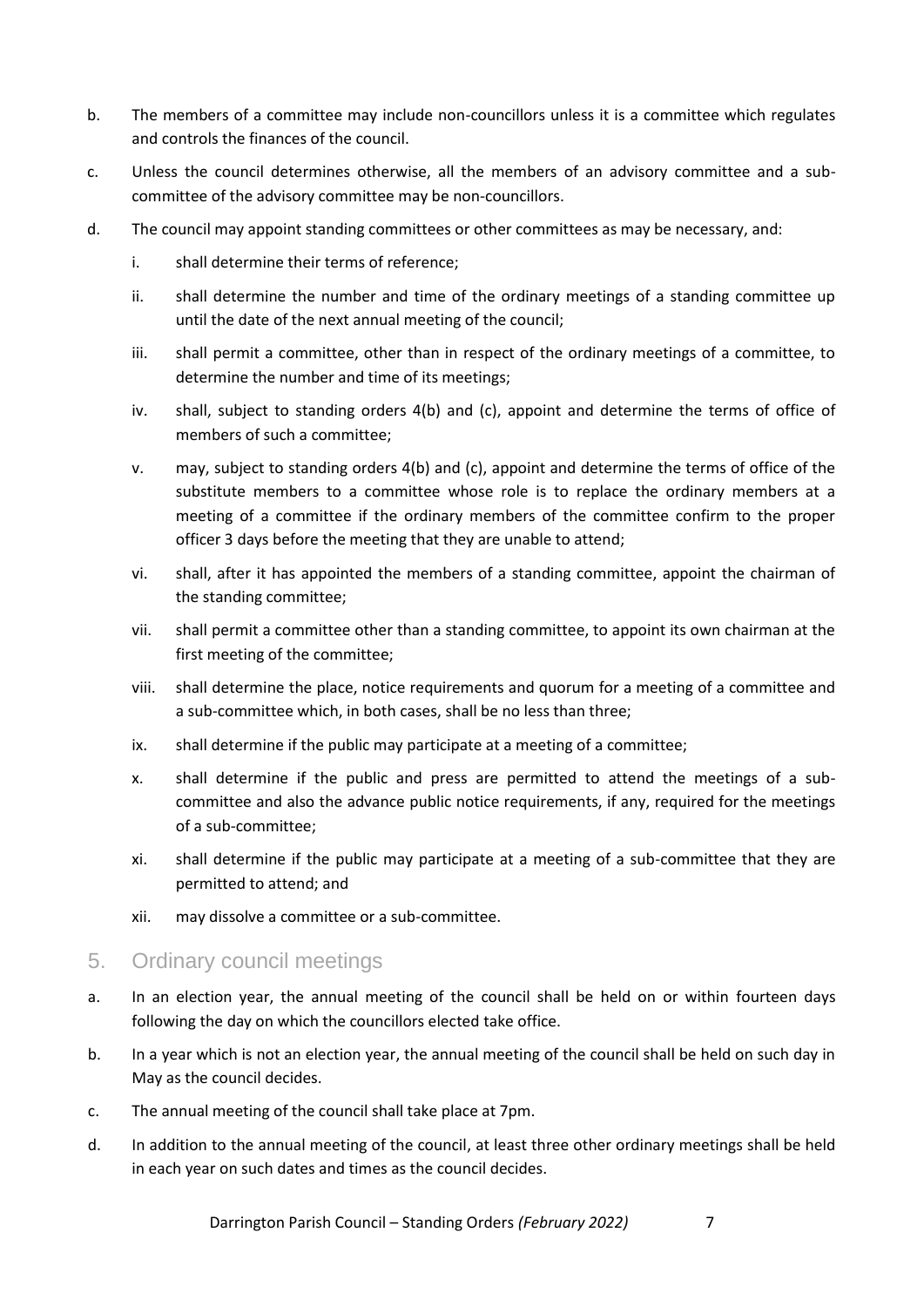- e. The first business conducted at the annual meeting of the council shall be the election of the chairman and vice-chairman of the council.
- f. The chairman of the council, unless he has resigned or becomes disqualified, shall continue in office and preside at the annual meeting until his successor is elected at the next annual meeting of the council.
- g. The vice-chairman of the council, unless he resigns or becomes disqualified, shall hold office until immediately after the election of the chairman of the council at the next annual meeting of the council.
- h. In an election year, if the current chairman of the council has not been re-elected as a member of the council, he shall preside at the annual meeting until a successor chairman of the council has been elected. The current chairman of the council shall not have an original vote in respect of the election of the new chairman of the council but shall give a casting vote in the case of an equality of votes.
- i. In an election year, if the current chairman of the council has been re-elected as a member of the council, he shall preside at the annual meeting until a new chairman of the council has been elected. He may exercise an original vote in respect of the election of the new chairman of the council and shall give a casting vote in the case of an equality of votes.
- j. Following the election of the chairman of the council and vice-chairman of the council at the annual meeting, the business shall include:
	- i. In an election year, delivery by the chairman of the council and councillors of their acceptance of office forms unless the council resolves for this to be done at a later date. In a year which is not an election year, delivery by the chairman of the council of his acceptance of office form unless the council resolves for this to be done at a later date.
	- ii. Confirmation of the accuracy of the minutes of the last meeting of the council.
	- iii. Receipt of the minutes of the last meeting of a committee.
	- iv. Consideration of the recommendations made by a committee.
	- v. Review of delegation arrangements to committees, sub-committees, staff and other local authorities.
	- vi. Review of the terms of reference for committees.
	- vii. Appointment of members to existing committees.
	- viii. Appointment of any new committees in accordance with standing order 4.
	- ix. Review and adoption of appropriate standing orders and financial regulations.
	- x. Review of arrangements (including legal agreements) with other local authorities, not-forprofit bodies and businesses.
	- xi. Review of representation on or work with external bodies and arrangements for reporting back.
	- xii. In an election year, to make arrangements with a view to the council becoming eligible to exercise the general power of competence in the future.
	- xiii. Review of inventory of land and other assets including buildings and office equipment.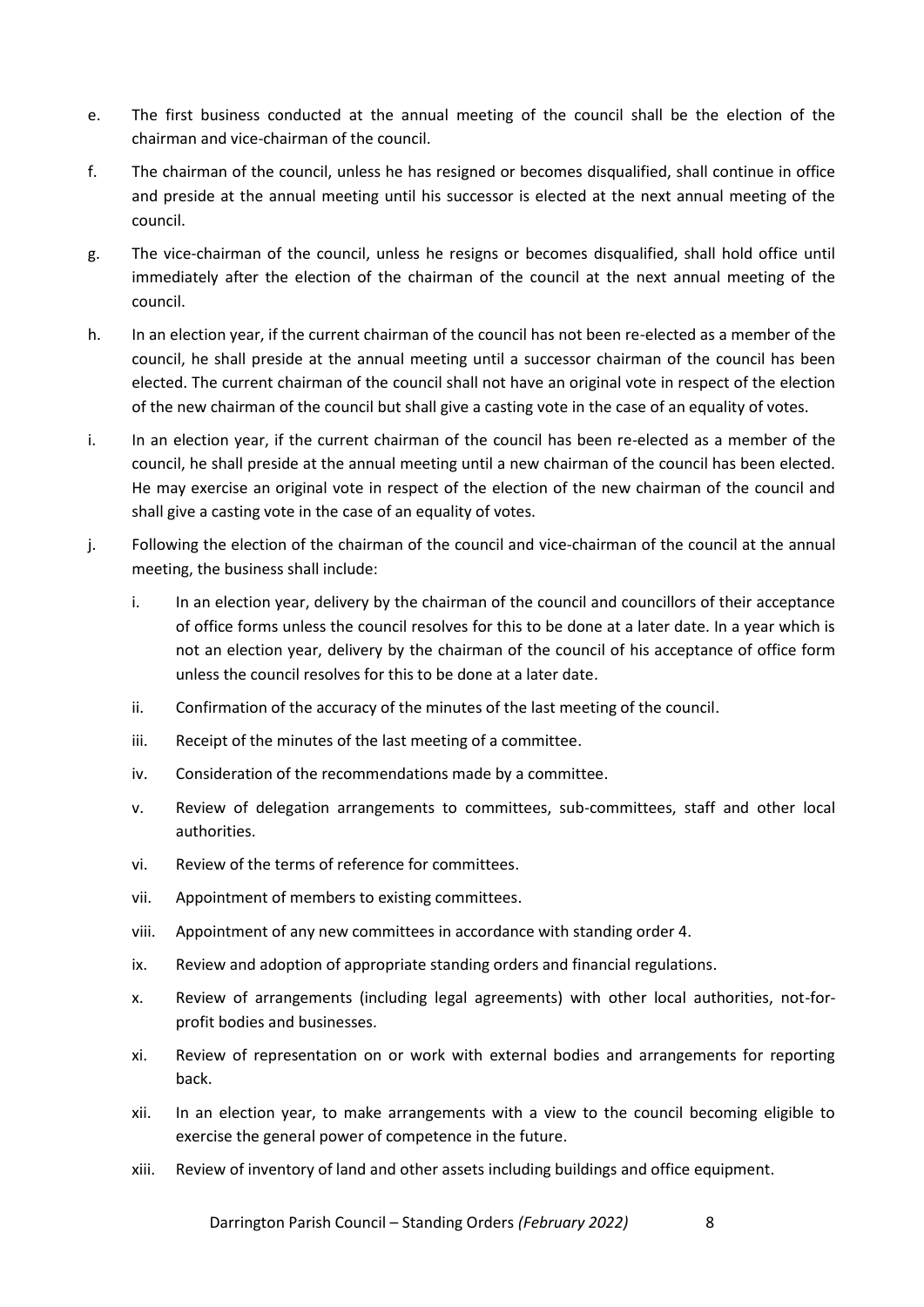- xiv. Confirmation of arrangements for insurance cover in respect of all insurable risks.
- xv. Review of the council's and/or staff subscriptions to other bodies.
- xvi. Review of the council's complaints procedure.
- xvii. Review of the council's policies, procedures and practices in respect of its obligations under freedom of information and data protection legislation (*see also standing orders 11, 20 and 21*).
- xviii. Review of the council's policy for dealing with the press/media.
- xix. Review of the council's employment policies and procedures.
- xx. Review of the council's expenditure incurred under s.137 of the Local Government Act 1972 or the general power of competence.
- xxi. Determining the time and place of ordinary meetings of the council up to and including the next annual meeting of the council.
- 6. Extraordinary meetings of the council, committees and sub-committees
- a. The chairman of the council may convene an extraordinary meeting of the council at any time.
- b. If the chairman of the council does not call an extraordinary meeting of the council within seven days of having been requested in writing to do so by two councillors, any two councillors may convene an extraordinary meeting of the council. The public notice giving the time, place and agenda for such a meeting shall be signed by the two councillors.
- c. The chairman of a committee or a sub-committee may convene an extraordinary meeting of the committee or the sub-committee at any time.
- d. If the chairman of a committee or a sub-committee does not call an extraordinary meeting within seven days of having been requested to do so by two members of the committee or the subcommittee, any two members of the committee or the sub-committee may convene an extraordinary meeting of the committee or a sub-committee.

#### 7. Previous resolutions

- a. A resolution shall not be reversed within six months except either by a special motion, which requires written notice by at least three councillors to be given to the proper officer in accordance with standing order 9, or by a motion moved in pursuance of the recommendation of a committee or a sub-committee.
- b. When a motion moved pursuant to standing order 7(a) has been disposed of, no similar motion may be moved for a further six months.

#### 8. Voting on appointments

a. Where more than two persons have been nominated for a position to be filled by the council and none of those persons has received an absolute majority of votes in their favour, the name of the person having the least number of votes shall be struck off the list and a fresh vote taken. This process shall continue until a majority of votes is given in favour of one person. A tie in votes may be settled by the casting vote exercisable by the chairman of the meeting.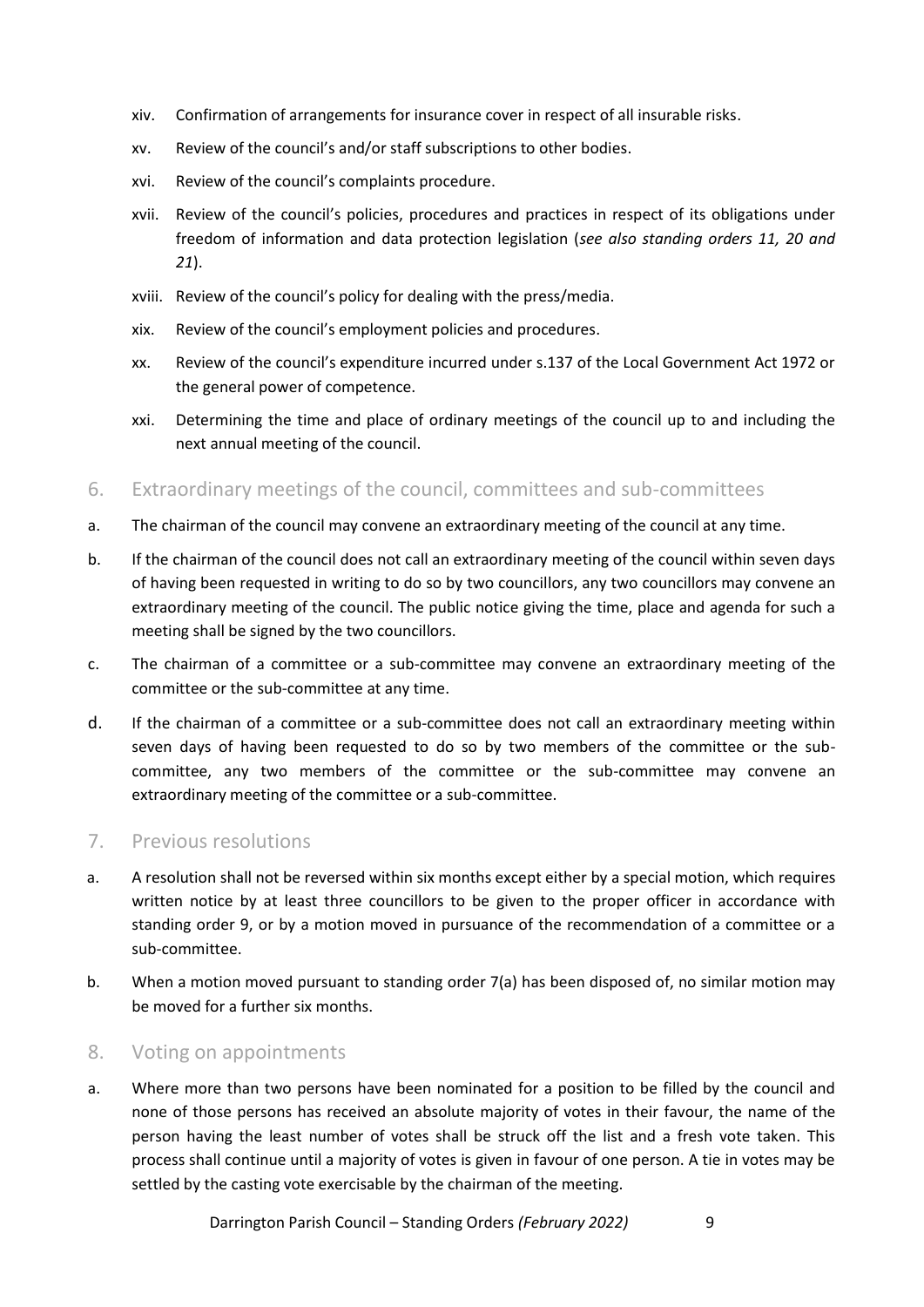- 9. Motions for a meeting that require written notice to be given to the proper officer
- a. A motion shall relate to the responsibilities of the meeting for which it is tabled and, in any event, shall relate to the performance of the council's statutory functions, powers and obligations or an issue which specifically affects the council's area or its residents.
- b. No motion may be moved at a meeting unless it is on the agenda and the mover has given written notice of its wording to the proper officer at least three clear days before the meeting. Clear days do not include the day of the notice or the day of the meeting.
- c. The proper officer may, before including a motion on the agenda received in accordance with standing order 9(b), correct obvious grammatical or typographical errors in the wording of the motion.
- d. If the proper officer considers the wording of a motion received in accordance with standing order 9(b) is not clear in meaning, the motion shall be rejected until the mover of the motion resubmits it, so that it can be understood, in writing, to the proper officer at least three clear days before the meeting.
- e. If the wording or subject of a proposed motion is considered improper, the proper officer shall consult with the chairman of the forthcoming meeting or, as the case may be, the councillors who have convened the meeting, to consider whether the motion shall be included in the agenda or rejected.
- f. The decision of the proper officer as to whether or not to include the motion on the agenda shall be final.
- g. Motions received shall be recorded and numbered in the order that they are received.
- h. Motions rejected shall be recorded with an explanation by the proper officer of the reason for rejection.
- 10. Motions at a meeting that do not require written notice
- a The following motions may be moved at a meeting without written notice to the proper officer:
	- i. to correct an inaccuracy in the draft minutes of a meeting;
	- ii. to move to a vote;
	- iii. to defer consideration of a motion;
	- iv. to refer a motion to a particular committee or sub-committee;
	- v. to appoint a person to preside at a meeting;
	- vi. to change the order of business on the agenda;
	- vii. to proceed to the next business on the agenda;
	- viii. to require a written report;
	- ix. to appoint a committee or sub-committee and their members;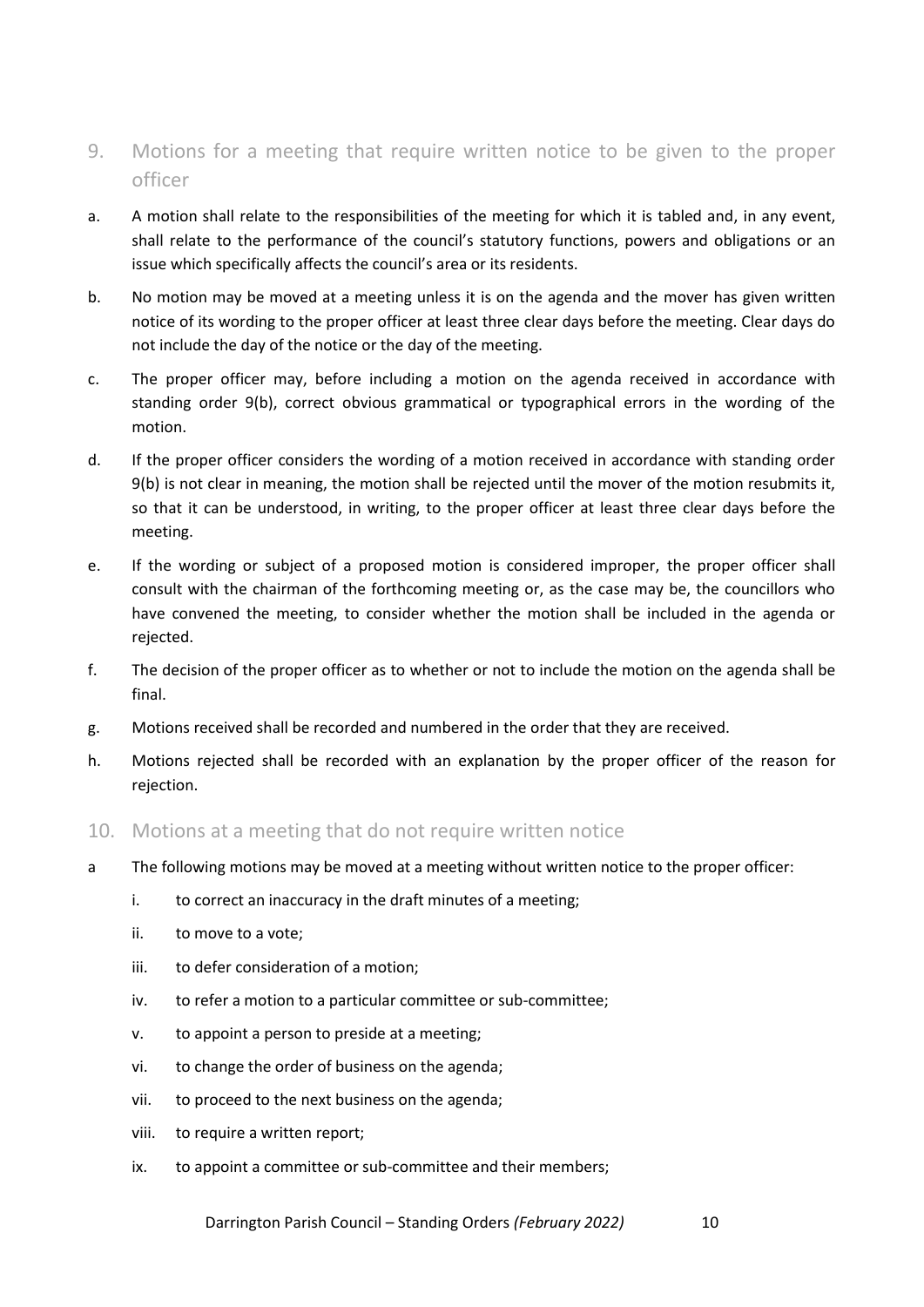- x. to extend the time limits for speaking;
- xi. to exclude the press and public from a meeting in respect of confidential or other information which is prejudicial to the public interest;
- xii. to not hear further from a councillor or a member of the public;
- xiii. to exclude a councillor or member of the public for disorderly conduct;
- xiv. to temporarily suspend the meeting;
- xv. to suspend a particular standing order (unless it reflects mandatory statutory or legal requirements);
- xvi. to adjourn the meeting; or
- xvii. to close the meeting.

#### 11. Management of information

#### *See also standing order 20.*

- a. The council shall have in place and keep under review, technical and organisational measures to keep secure information (including personal data) which it holds in paper and electronic form. Such arrangements shall include deciding who has access to personal data and encryption of personal data.
- b. The council shall have in place, and keep under review, policies for the retention and safe destruction of all information (including personal data) which it holds in paper and electronic form. The council's retention policy shall confirm the period for which information (including personal data) shall be retained or if this is not possible the criteria used to determine that period (e.g. the Limitation Act 1980).
- c. The agenda, papers that support the agenda and the minutes of a meeting shall not disclose or otherwise undermine confidential information or personal data without legal justification.
- d. Councillors, staff, the council's contractors and agents shall not disclose confidential information or personal data without legal justification.

#### 12. Draft minutes

- a. If the draft minutes of a preceding meeting have been served on councillors with the agenda to attend the meeting at which they are due to be approved for accuracy, they shall be taken as read.
- b. There shall be no discussion about the draft minutes of a preceding meeting except in relation to their accuracy. A motion to correct an inaccuracy in the draft minutes shall be moved in accordance with standing order 10(a)(i).
- c. The accuracy of draft minutes, including any amendment(s) made to them, shall be confirmed by resolution and shall be signed by the chairman of the meeting and stand as an accurate record of the meeting to which the minutes relate.
- d. If the chairman of the meeting does not consider the minutes to be an accurate record of the meeting to which they relate, he shall sign the minutes and include a paragraph in the following terms or to the same effect: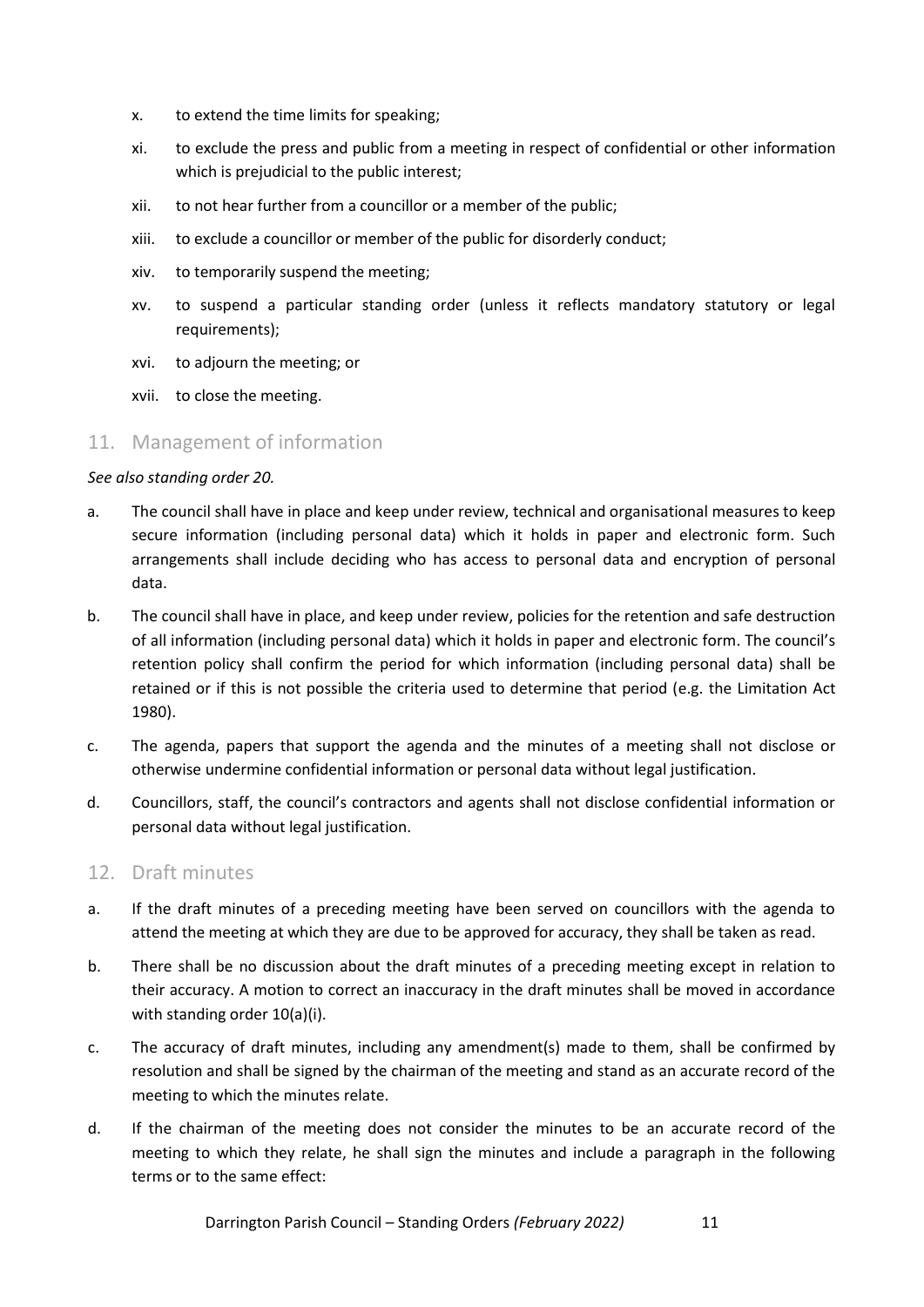"The chairman of this meeting does not believe that the minutes of the meeting of the Darrington Parish council held on [date] in respect of [item of discussion] were a correct record but his view was not upheld by the meeting and the minutes are confirmed as an accurate record of the proceedings."

- e. As the council's gross annual income or expenditure does not exceed £25,000, it shall publish draft minutes on a website which is publicly accessible and free of charge not later than one month after the meeting has taken place.
- f. Subject to the publication of draft minutes in accordance with standing order 12(e) and standing order 20(a) and following a resolution which confirms the accuracy of the minutes of a meeting, the draft minutes or recordings of the meeting for which approved minutes exist shall be destroyed.

# 13. Code of conduct and dispensations

See also standing order 3(u).

- a. All councillors and non-councillors with voting rights shall observe the code of conduct adopted by the council.
- b. Unless he has been granted a dispensation, a councillor or non-councillor with voting rights shall withdraw from a meeting when it is considering a matter in which he has a disclosable pecuniary interest. He may return to the meeting after it has considered the matter in which he had the interest.
- c. Unless he has been granted a dispensation, a councillor or non-councillor with voting rights shall withdraw from a meeting when it is considering a matter in which he has another interest if so required by the council's code of conduct. He may return to the meeting after it has considered the matter in which he had the interest.
- d. Dispensation requests shall be in writing and submitted to the proper officer as soon as possible before the meeting, or failing that, at the start of the meeting for which the dispensation is required.
- e. A decision as to whether to grant a dispensation shall be made by a meeting of the council, or committee or sub-committee for which the dispensation is required and that decision is final.
- f. A dispensation request shall confirm:
	- i. the description and the nature of the disclosable pecuniary interest or other interest to which the request for the dispensation relates;
	- ii. whether the dispensation is required to participate at a meeting in a discussion only or a discussion and a vote;
	- iii. the date of the meeting or the period (not exceeding four years) for which the dispensation is sought; and
	- iv. an explanation as to why the dispensation is sought.
- g. Subject to standing orders 13(d) and (f), a dispensation request shall be considered at the beginning of the meeting of the council, or committee or sub-committee for which the dispensation is required.
- h. A dispensation may be granted in accordance with standing order 13(e) if having regard to all relevant circumstances any of the following apply: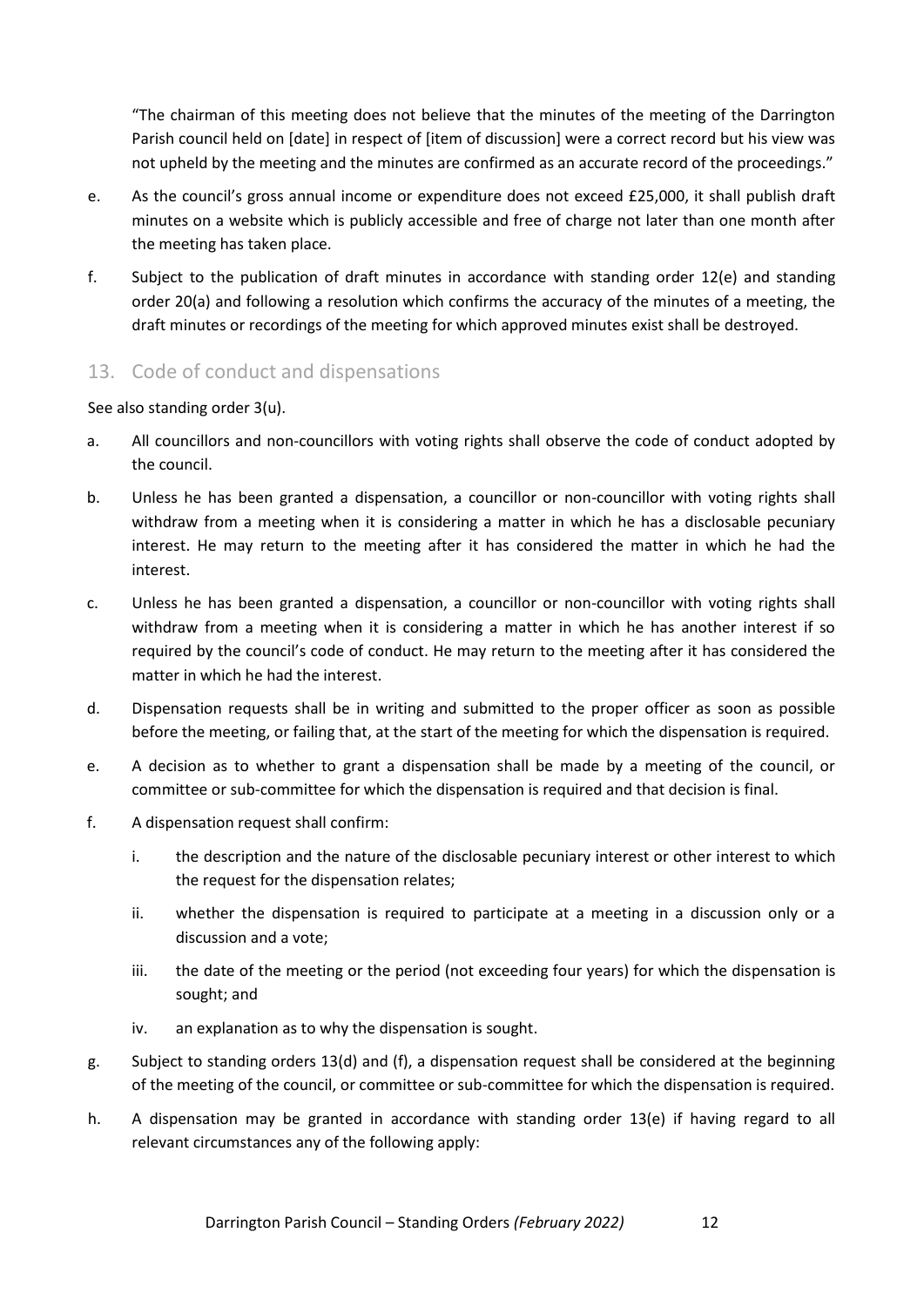- i. without the dispensation the number of persons prohibited from participating in the particular business would be so great a proportion of the meeting transacting the business as to impede the transaction of the business;
- ii. granting the dispensation is in the interests of persons living in the council's area; or
- iii. it is otherwise appropriate to grant a dispensation.

## 14. Code of conduct complaints

- a. Upon notification by the District or Unitary council that it is dealing with a complaint that a councillor or non-councillor with voting rights has breached the council's code of conduct, the proper officer shall, subject to standing order 11, report this to the council.
- b. Where the notification in standing order 14(a) relates to a complaint made by the proper officer, the proper officer shall notify the chairman of council of this fact, and the chairman shall nominate another councillor to assume the duties of the proper officer in relation to the complaint until it has been determined and the council has agreed what action, if any, to take in accordance with standing order 14(d).
- c. The council may:
	- i. provide information or evidence where such disclosure is necessary to investigate the complaint or is a legal requirement;
	- ii. seek information relevant to the complaint from the person or body with statutory responsibility for investigation of the matter;
- d. Upon notification by the District or Unitary council that a councillor or non-councillor with voting rights has breached the council's code of conduct, the council shall consider what, if any, action to take against him. Such action excludes disqualification or suspension from office.
- 15. Appointment of clerk and proper officer
- a. The council shall appoint a clerk and a proper officer.
- b. The appointed clerk shall be (i) an unpaid councillor nominated by the council to undertake the work of the clerk, (ii) a paid member of staff employed by the council to undertake the work of the clerk, or (iii) an independent service provider contracted by the council on a pay-for-service basis.
- c. The proper officer shall be either (i) the clerk or (ii) a councillor nominated by the council to undertake the work of the proper officer.
- d. The clerk shall:
	- i. Ensure that statutory and other provisions governing or affecting the running of the council are observed.
	- ii. Ensure that the council's obligations for risk assessment are properly met.
	- iii. Prepare, in consultation with appropriate members, agendas for meetings of the council and committees.
	- iv. Attend such meetings and prepare minutes for approval.
	- v. Attend all meetings of the Council and all meetings of its committees and sub-committees.

Darrington Parish Council – Standing Orders *(February 2022)* 13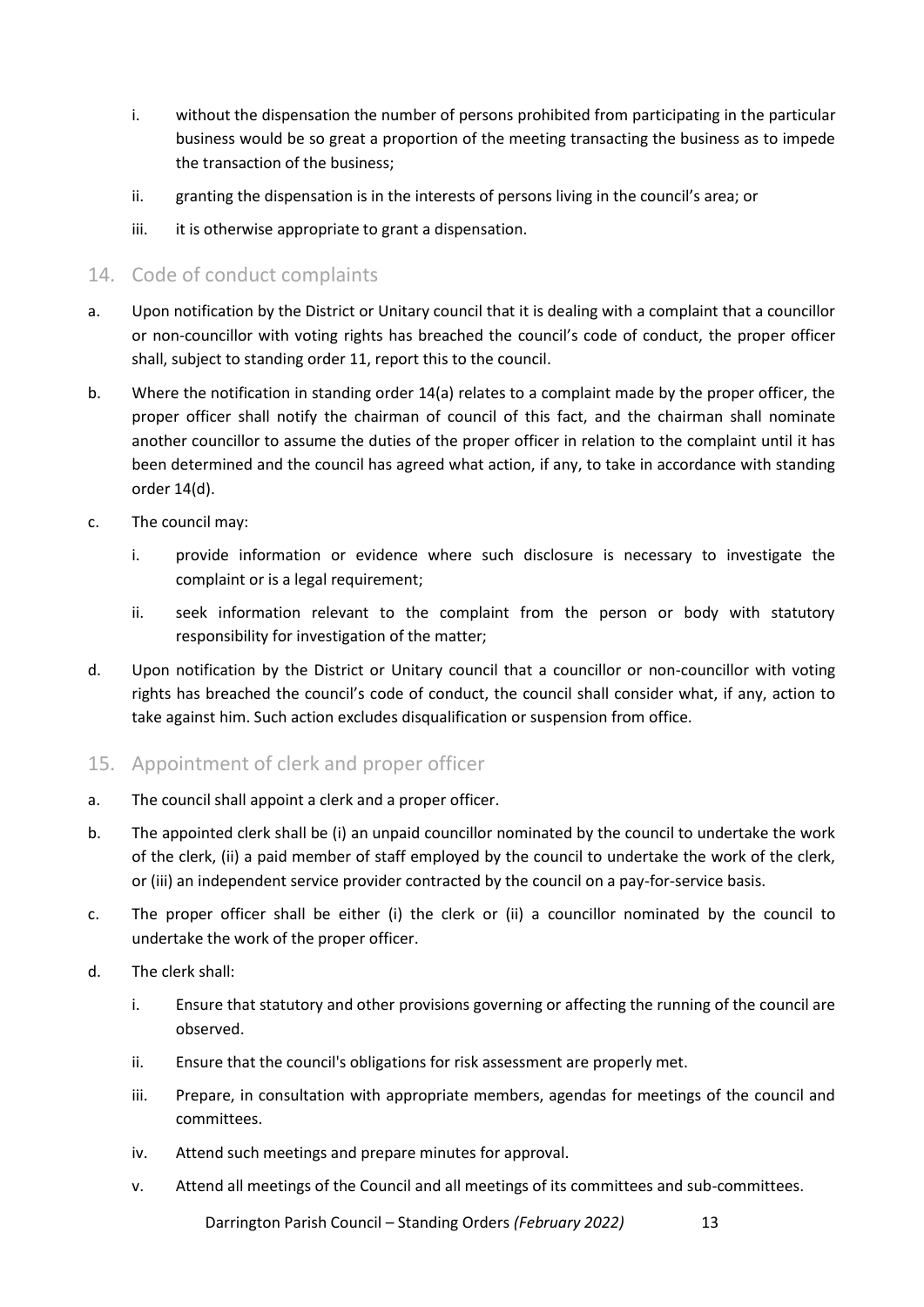- vi. Receive correspondence and documents on behalf of the Council and deal with the correspondence or documents or bring such items to the attention of the Council.
- vii. Monitor the implemented policies of the Council to ensure they are achieving the desired result and where appropriate suggest modifications.
- viii. Act as the representative of the council as required.
- ix. Attend training courses or seminars on the work and role of the Clerk as required by the Council.
- e. The proper officer shall at least three clear days before a meeting of the council, a committee or a sub-committee:
	- i. serve on councillors by delivery or post at their residences or by email authenticated in such manner as the proper officer thinks fit, a signed summons confirming the time, place and the agenda (provided the councillor has consented to service by email), and
	- ii. Provide, in a conspicuous place, public notice of the time, place and agenda (provided that the public notice with agenda of an extraordinary meeting of the council convened by councillors is signed by them).

*See standing order 3(b) for the meaning of clear days for a meeting of a full council and standing order 3(c) for the meaning of clear days for a meeting of a committee.*

- iii. Subject to standing order 9, include on the agenda all motions in the order received unless a councillor has given written notice at least three days before the meeting confirming his withdrawal of it.
- iv. Convene a meeting of the council for the election of a new chairman of the council, occasioned by a casual vacancy in his office.
- v. Facilitate inspection of the minute book by local government electors.
- vi. Receive and retain copies of byelaws made by other local authorities.
- vii. Hold acceptance of office forms from councillors.
- viii. Hold a copy of every councillor's register of interests.
- ix. Assist with responding to requests made under freedom of information legislation and rights exercisable under data protection legislation, in accordance with the council's relevant policies and procedures.
- x. Liaise, as appropriate, with the council's data protection officer.
- xi. Receive and send general correspondence and notices on behalf of the council except where there is a resolution to the contrary.
- xii. Assist in the organisation of, storage of, access to, security of and destruction of information held by the council in paper and electronic form subject to the requirements of data protection and freedom of information legislation and other legitimate requirements (e.g. the Limitation Act 1980).
- xiii. Arrange for legal deeds to be executed.

(*see also standing order 23);*

Darrington Parish Council – Standing Orders *(February 2022)* 14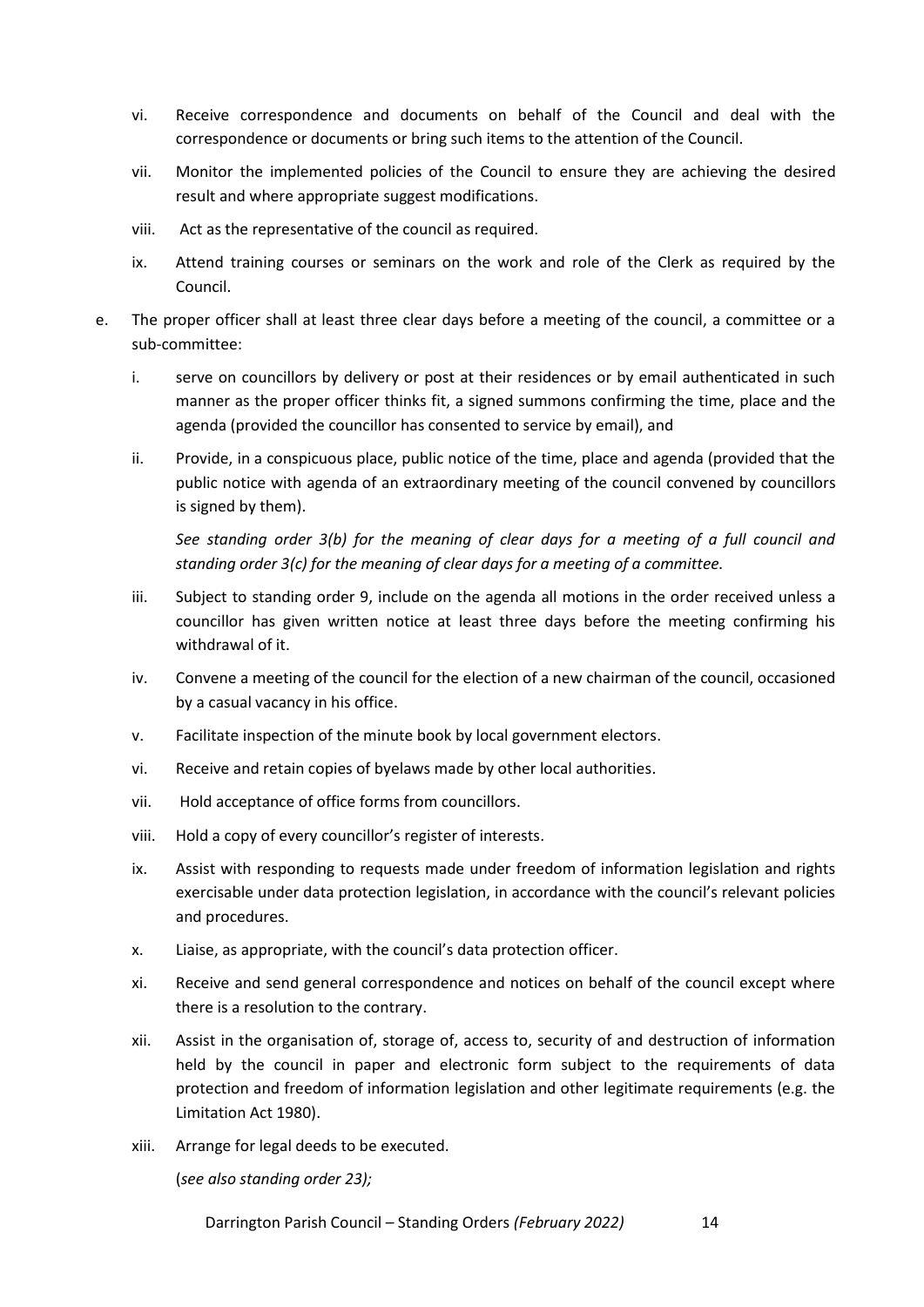- xiv. Arrange or manage the prompt authorisation, approval, and instruction regarding any payments to be made by the council in accordance with its financial regulations.
- xv. Record every planning application notified to the council and the council's response to the local planning authority in a book for such purpose.
- xvi. Refer a planning application received by the council to the chairman or in his absence the vicechairman of the council.
- xvii. Manage access to information about the council via the publication scheme.
- 16. Responsible financial officer
	- a. The council shall appoint a responsible financial officer.
	- b. The appointed responsible financial officer shall be (i) the appointed clerk or (ii) or an unpaid councillor nominated by the council to undertake the work of the responsible financial officer.
	- c. The responsible financial officer shall:
		- i. Perform all financial activities as detailed under standing order 17.
		- ii. prepare and maintain an asset register of the council assets.
		- iii. report all invoices due to payment at each ordinary council meeting.
		- iv. ensure that all cheques drawn by the council are signed by two councillors whose signatures are held by the bank.
- 17. Accounts and accounting statements
- a. "Proper practices" in standing orders refer to the most recent version of "Governance and Accountability for Local councils – a Practitioners' Guide".
- b. All payments by the council shall be authorised, approved and paid in accordance with the law, proper practices and the council's financial regulations.
- c. The responsible financial officer shall as a minimum, supply to each councillor as soon as practicable after 30 June, 30 September and 31 December in each year a statement to summarise:
	- i. the council's receipts and payments (or income and expenditure) for each quarter;
	- ii. the council's aggregate receipts and payments (or income and expenditure) for the year to date;
	- iii. the balances held at the end of the quarter being reported and which includes a comparison with the budget for the financial year and highlights any actual or potential overspends.
- d. As soon as possible after the financial year end at 31 March, the responsible financial officer shall provide:
	- i. each councillor with a statement summarising the council's receipts and payments (or income and expenditure) for the last quarter and the year to date for information; and
	- ii. to the council the accounting statements for the year in the form of Section 2 of the annual governance and accountability return, as required by proper practices, for consideration and approval.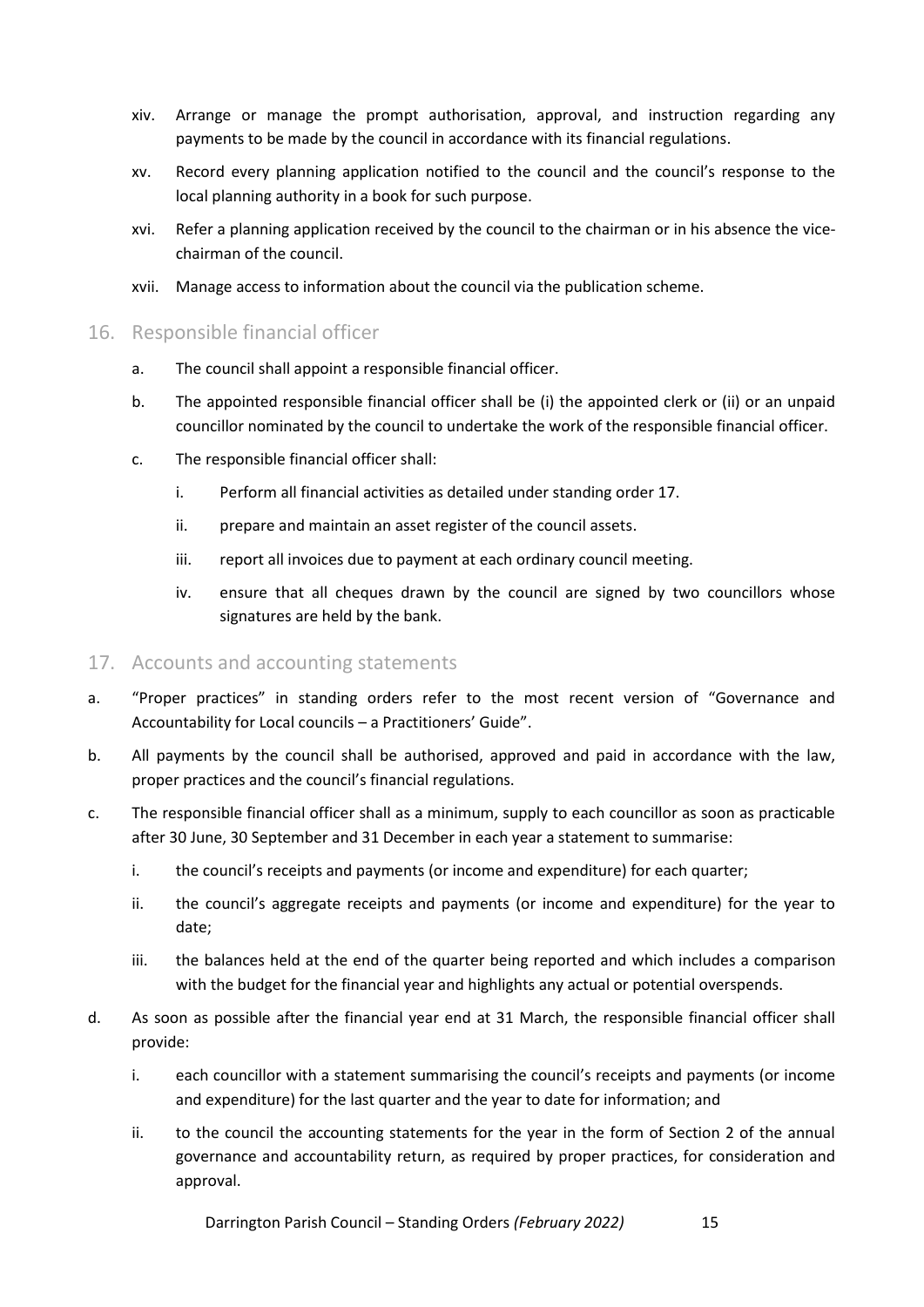- e. The year-end accounting statements shall be prepared in accordance with proper practices and apply the form of accounts determined by the council (receipts and payments, or income and expenditure) for the year to 31 March.
- f. A completed draft annual governance and accountability return shall be presented to all councillors at least fourteen days prior to anticipated approval by the council.
- g. The annual governance and accountability return of the council, which is subject to external audit, including the annual governance statement, shall be presented to the council for consideration and formal approval before 30 June.

## 18. Financial controls and procurement

- a. The council shall consider and approve financial regulations drawn up by the responsible financial officer, which shall include detailed arrangements in respect of the following:
	- i. the keeping of accounting records and systems of internal controls;
	- ii. the assessment and management of financial risks faced by the council;
	- iii. the work of the independent internal auditor in accordance with proper practices and the receipt of regular reports from the internal auditor, which shall be required at least annually;
	- iv. the inspection and copying by councillors and local electors of the council's accounts and/or orders of payments; and
	- v. whether contracts with an estimated value below £25,000 due to special circumstances are exempt from a tendering process or procurement exercise.
- b. Financial regulations shall be reviewed regularly and at least annually for fitness of purpose.

#### 19. Handling staff matters

- a. A matter personal to a member of staff that is being considered by a meeting of council is subject to standing order 11.
- b. Subject to the council's policy regarding absences from work, the council's member of staff shall notify the chairman of council or, if he is not available, the vice-chairman, of absence occasioned by illness or other reason and that person shall report such absence to the council at its next meeting.
- c. The chairman of the council or in his absence, the vice-chairman shall upon a resolution conduct a review of the performance and annual appraisal of the work of council members of staff. The reviews and appraisal shall be reported in writing and are subject to approval by resolution by the council.
- d. Subject to the council's policy regarding the handling of grievance matters, the council's member of staff shall contact the chairman of the council or in his absence, the vice-chairman of the council in respect of an informal or formal grievance matter, and this matter shall be reported back and progressed by resolution of the council.
- e. Subject to the council's policy regarding the handling of grievance matters, if an informal or formal grievance matter raised by a member of staff relates to the chairman or vice-chairman of the council, this shall be communicated to another member of the council, which shall be reported back and progressed by resolution of the council.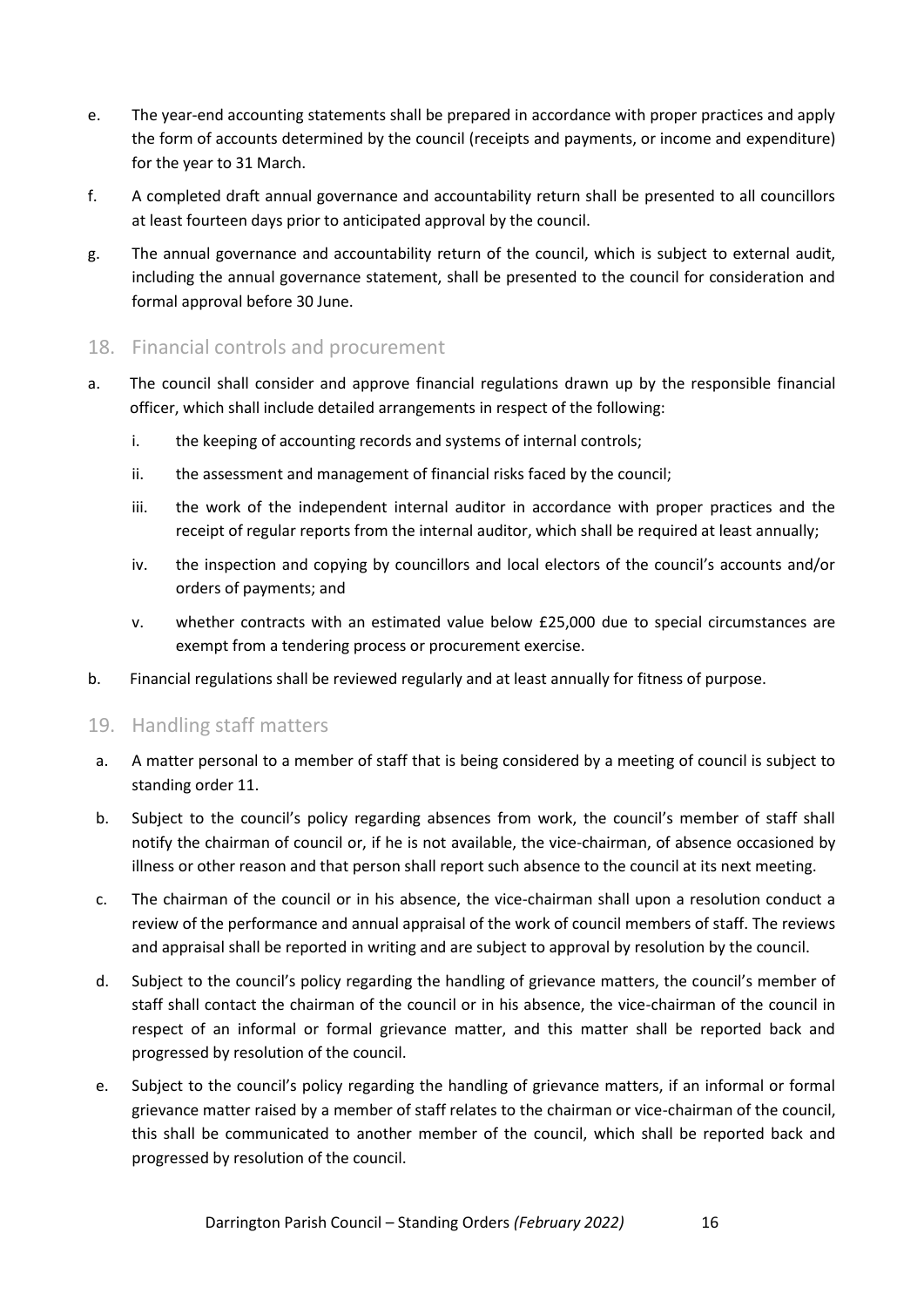- f. Any persons responsible for all or part of the management of staff shall treat as confidential the written records of all meetings relating to their performance, capabilities, grievance or disciplinary matters.
- g. In accordance with standing order 11(a), persons with line management responsibilities shall have access to staff records referred to in standing order 19(f).

#### 20. Responsibilities to provide information

#### *See also standing order 21.*

- a In accordance with freedom of information legislation, the council shall publish information in accordance with its publication scheme and respond to requests for information held by the council.
- b. The council shall publish information in accordance with the requirements of the Smaller Authorities (Transparency Requirements) (England) Regulations 2015.

#### 21. Responsibilities under data protection legislation

#### *Below is not an exclusive list. See also standing order 11.*

- a. The council may appoint a data protection officer.
- b. The council shall have policies and procedures in place to respond to an individual exercising statutory rights concerning his personal data.
- c. The council shall have a written policy in place for responding to and managing a personal data breach.
- d. The council shall keep a record of all personal data breaches comprising the facts relating to the personal data breach, its effects and the remedial action taken.
- e. The council shall ensure that information communicated in its privacy notice(s) is in an easily accessible and available form and kept up to date.
- f. The council shall maintain a written record of its processing activities.

#### 22. Relations with the press/media

a. Requests from the press or other media for an oral or written comment or statement from the council, its councillors or staff shall be handled in accordance with the council's policy in respect of dealing with the press and/or other media, if applicable.

#### 23. Execution and sealing of legal deeds

#### *See also standing orders 15(b)(xii) and (xvii).*

- a. A legal deed shall not be executed on behalf of the council unless authorised by a resolution.
- b. Subject to standing order 23(a), any two councillors may sign on behalf of the council, any deed required by law and the proper officer shall witness their signatures.